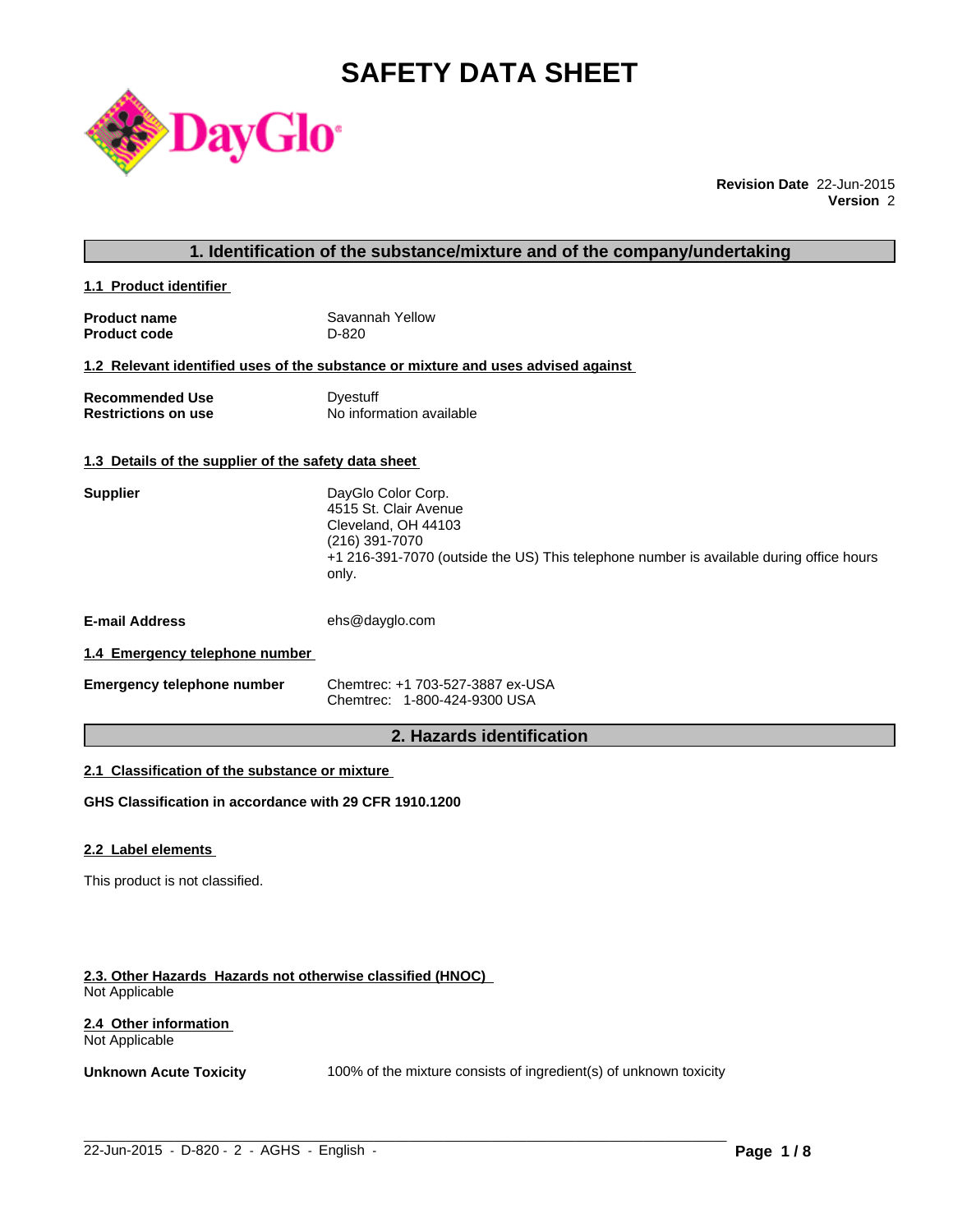### **3. Composition/Information on Ingredients**

 $\overline{\phantom{a}}$  ,  $\overline{\phantom{a}}$  ,  $\overline{\phantom{a}}$  ,  $\overline{\phantom{a}}$  ,  $\overline{\phantom{a}}$  ,  $\overline{\phantom{a}}$  ,  $\overline{\phantom{a}}$  ,  $\overline{\phantom{a}}$  ,  $\overline{\phantom{a}}$  ,  $\overline{\phantom{a}}$  ,  $\overline{\phantom{a}}$  ,  $\overline{\phantom{a}}$  ,  $\overline{\phantom{a}}$  ,  $\overline{\phantom{a}}$  ,  $\overline{\phantom{a}}$  ,  $\overline{\phantom{a}}$ 

#### **Substance**

This material is not considered hazardous by the OSHA Hazard Communication Standard (29 CFR 1910.1200).

\*The exact percentage (concentration) of composition has been withheld as a trade secret.

|                                                                   | 4. First aid measures                                                                                                                                                                                                   |
|-------------------------------------------------------------------|-------------------------------------------------------------------------------------------------------------------------------------------------------------------------------------------------------------------------|
| 4.1 Description of first-aid measures                             |                                                                                                                                                                                                                         |
| <b>General advice</b>                                             | No information available.                                                                                                                                                                                               |
| Eye contact                                                       | Immediately flush with plenty of water. After initial flushing, remove any contact lenses and<br>continue flushing for at least 15 minutes. Keep eye wide open while rinsing. If symptoms<br>persist, call a physician. |
| <b>Skin contact</b>                                               | Immediate medical attention is not required. Wash off with soap and water.                                                                                                                                              |
| Inhalation                                                        | Immediate medical attention is not required. Move to fresh air.                                                                                                                                                         |
| Ingestion                                                         | Do NOT induce vomiting. Drink plenty of water. Consult a physician.                                                                                                                                                     |
| 4.2 Most important symptoms and effects, both acute and delayed   |                                                                                                                                                                                                                         |
| <b>Symptoms</b>                                                   | See Section 2.2, Label Elements and/or Section 11, Toxicological effects.                                                                                                                                               |
|                                                                   | 4.3 Recommendations for immediate medical care and/or special treatment                                                                                                                                                 |
| Notes to physician                                                | Treat symptomatically.                                                                                                                                                                                                  |
|                                                                   | 5. Fire-Fighting Measures                                                                                                                                                                                               |
| 5.1 Extinguishing media                                           |                                                                                                                                                                                                                         |
| Suitable extinguishing media                                      | Use extinguishing measures that are appropriate to local circumstances and the surrounding environment.                                                                                                                 |
| <b>Unsuitable Extinguishing Media</b>                             | None.                                                                                                                                                                                                                   |
| 5.2 Specific hazards arising from the substance or mixture        |                                                                                                                                                                                                                         |
| <b>Special Hazard</b><br>None known based on information supplied |                                                                                                                                                                                                                         |
| <b>Hazardous Combustion Products</b>                              | Carbon oxides. Nitrogen oxides (NOx).                                                                                                                                                                                   |
| <b>Explosion Data</b>                                             |                                                                                                                                                                                                                         |

**Sensitivity to Mechanical Impact** None. **Sensitivity to Static Discharge** Fine dust dispersed in air, in sufficient concentrations, and in the presence of an ignition source is a potential dust explosion hazard.

#### **5.3 Advice for firefighters**

As in any fire, wear self-contained breathing apparatus pressure-demand, MSHA/NIOSH (approved or equivalent) and full protective gear.

 $\_$  ,  $\_$  ,  $\_$  ,  $\_$  ,  $\_$  ,  $\_$  ,  $\_$  ,  $\_$  ,  $\_$  ,  $\_$  ,  $\_$  ,  $\_$  ,  $\_$  ,  $\_$  ,  $\_$  ,  $\_$  ,  $\_$  ,  $\_$  ,  $\_$  ,  $\_$  ,  $\_$  ,  $\_$  ,  $\_$  ,  $\_$  ,  $\_$  ,  $\_$  ,  $\_$  ,  $\_$  ,  $\_$  ,  $\_$  ,  $\_$  ,  $\_$  ,  $\_$  ,  $\_$  ,  $\_$  ,  $\_$  ,  $\_$  ,

### **6. Accidental Release Measures**

### **6.1 Personal precautions, protective equipment and emergency procedures**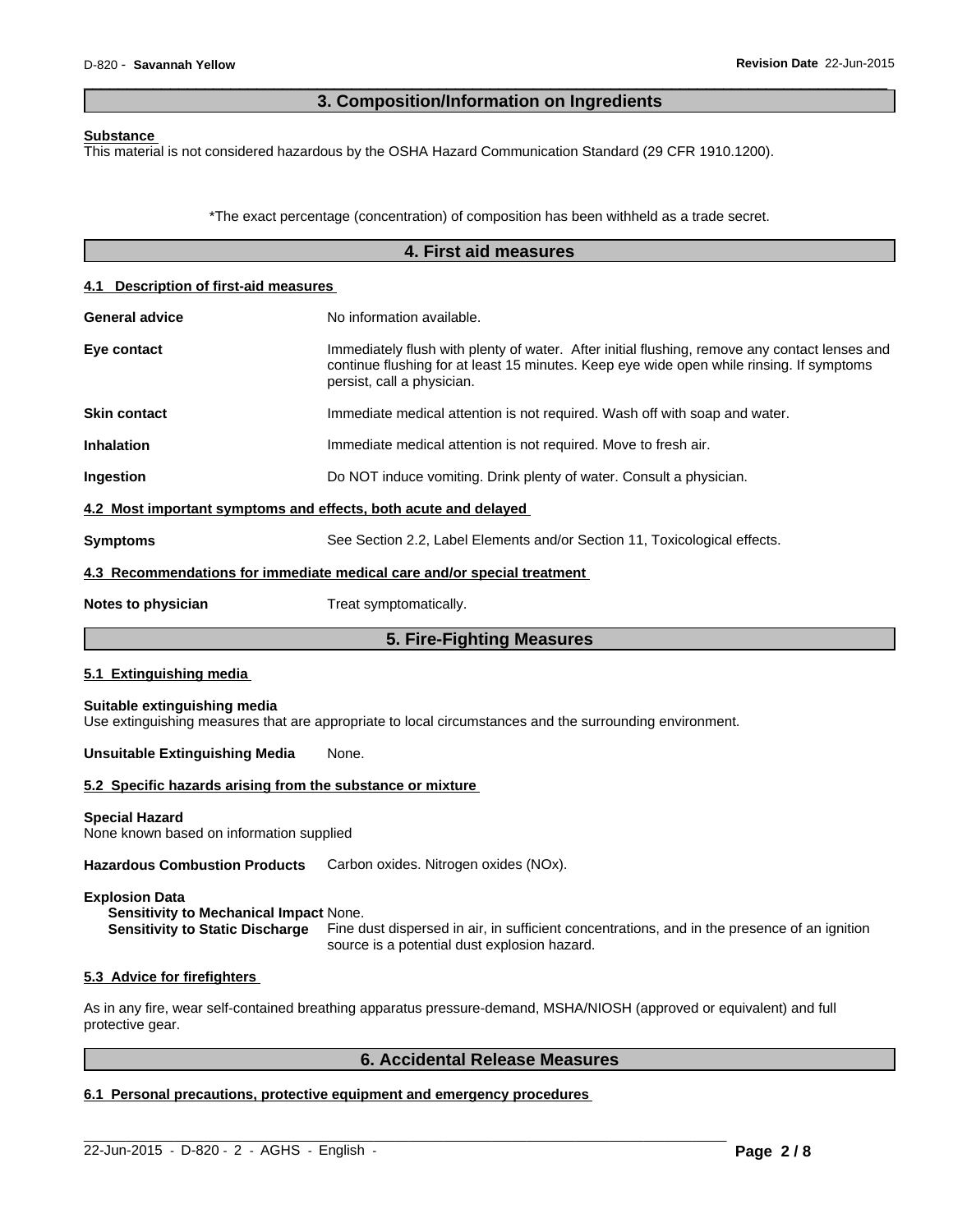Ensure adequate ventilation, especially in confined areas. Use personal protective equipment.

### **6.2 Environmental precautions**

Dust deposits should not be allowed to accumulate on surfaces as these may form an explosive mixture if they are released into the atmosphere in sufficient concentration. Avoid dispersal of dust in the air (i.e., cleaning dusty surfaces with compressed air). Nonsparking tools should be used. Prevent product from entering drains.

 $\overline{\phantom{a}}$  ,  $\overline{\phantom{a}}$  ,  $\overline{\phantom{a}}$  ,  $\overline{\phantom{a}}$  ,  $\overline{\phantom{a}}$  ,  $\overline{\phantom{a}}$  ,  $\overline{\phantom{a}}$  ,  $\overline{\phantom{a}}$  ,  $\overline{\phantom{a}}$  ,  $\overline{\phantom{a}}$  ,  $\overline{\phantom{a}}$  ,  $\overline{\phantom{a}}$  ,  $\overline{\phantom{a}}$  ,  $\overline{\phantom{a}}$  ,  $\overline{\phantom{a}}$  ,  $\overline{\phantom{a}}$ 

#### **6.3 Methods and materials for containment and cleaning up**

| <b>Methods for Containment</b> | Prevent dust cloud. Cover powder spill with plastic sheet or tarp to minimize spreading.                                                                                                                                                                                                                                                                                                |
|--------------------------------|-----------------------------------------------------------------------------------------------------------------------------------------------------------------------------------------------------------------------------------------------------------------------------------------------------------------------------------------------------------------------------------------|
| Methods for cleaning up        | Avoid dust formation. Take precautionary measures against static discharges. Do not dry<br>sweep dust. Wet dust with water before sweeping or use a vacuum to collect dust. Use<br>personal protective equipment. Take up mechanically and collect in suitable container for<br>disposal. Prevent product from entering drains. Keep in suitable and closed containers for<br>disposal. |
|                                |                                                                                                                                                                                                                                                                                                                                                                                         |

**7. Handling and storage**

|                                                                  | 7. Handling and storage                                                                                                                                    |
|------------------------------------------------------------------|------------------------------------------------------------------------------------------------------------------------------------------------------------|
| 7.1 Precautions for safe handling                                |                                                                                                                                                            |
| Advice on safe handling                                          | Avoid dust formation. Take precautionary measures against static discharges. Fine dust<br>dispersed in air may ignite. Wear personal protective equipment. |
| <b>Hygiene measures</b>                                          | Handle in accordance with good industrial hygiene and safety practice.                                                                                     |
| 7.2 Conditions for safe storage, including any incompatibilities |                                                                                                                                                            |
| <b>Storage Conditions</b>                                        | Keep tightly closed in a dry and cool place.                                                                                                               |
| <b>Materials to Avoid</b>                                        | No materials to be especially mentioned.                                                                                                                   |

### **8. Exposure controls/personal protection**

### **8.1 Occupational Exposure Limits (OEL)**

#### **8.2 Appropriate engineering controls**

| <b>Engineering Measures</b> | <b>Showers</b>                                                             |
|-----------------------------|----------------------------------------------------------------------------|
|                             | Eyewash stations                                                           |
|                             | Ventilation systems.                                                       |
|                             | 2.2. Individual protection measures, such as personal protective equipment |

## **8.3 Individual protection measures, such as personal protective equipment**

| <b>Eye/Face Protection</b>    | Safety glasses with side-shields.                                                                              |
|-------------------------------|----------------------------------------------------------------------------------------------------------------|
| Skin and body protection      | Wear chemical resistant footwear and clothing such as gloves, an apron or a whole body<br>suit as appropriate. |
| <b>Respiratory protection</b> | . NIOSH/MSHA approved respiratory protection should be worn if exposure is anticipated.                        |
| <b>Hygiene measures</b>       | See section 7 for more information                                                                             |

 $\_$  ,  $\_$  ,  $\_$  ,  $\_$  ,  $\_$  ,  $\_$  ,  $\_$  ,  $\_$  ,  $\_$  ,  $\_$  ,  $\_$  ,  $\_$  ,  $\_$  ,  $\_$  ,  $\_$  ,  $\_$  ,  $\_$  ,  $\_$  ,  $\_$  ,  $\_$  ,  $\_$  ,  $\_$  ,  $\_$  ,  $\_$  ,  $\_$  ,  $\_$  ,  $\_$  ,  $\_$  ,  $\_$  ,  $\_$  ,  $\_$  ,  $\_$  ,  $\_$  ,  $\_$  ,  $\_$  ,  $\_$  ,  $\_$  ,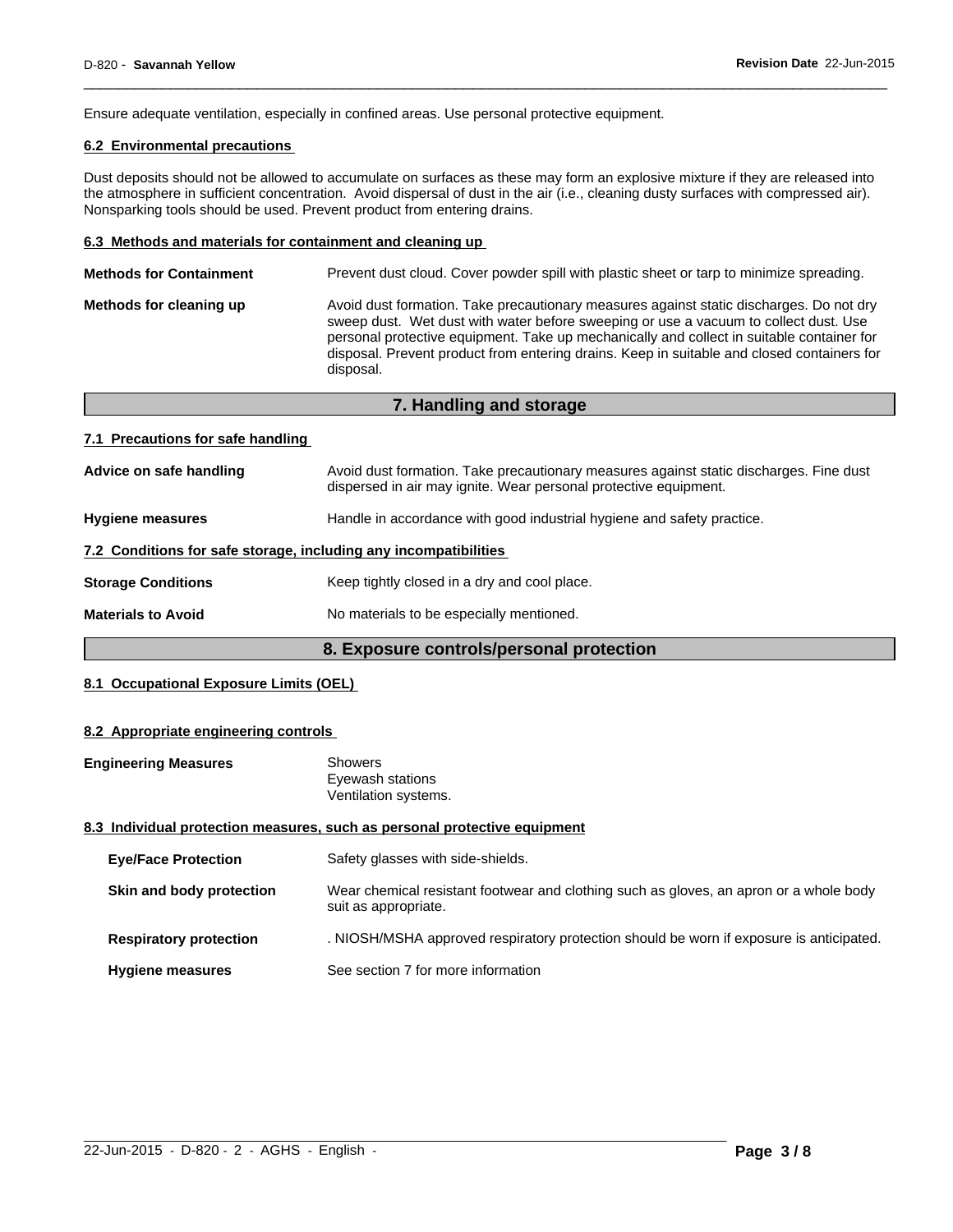### **9. Physical and chemical properties**

 $\overline{\phantom{a}}$  ,  $\overline{\phantom{a}}$  ,  $\overline{\phantom{a}}$  ,  $\overline{\phantom{a}}$  ,  $\overline{\phantom{a}}$  ,  $\overline{\phantom{a}}$  ,  $\overline{\phantom{a}}$  ,  $\overline{\phantom{a}}$  ,  $\overline{\phantom{a}}$  ,  $\overline{\phantom{a}}$  ,  $\overline{\phantom{a}}$  ,  $\overline{\phantom{a}}$  ,  $\overline{\phantom{a}}$  ,  $\overline{\phantom{a}}$  ,  $\overline{\phantom{a}}$  ,  $\overline{\phantom{a}}$ 

| 9.1 Information on basic physical and chemical properties |                          |                          |
|-----------------------------------------------------------|--------------------------|--------------------------|
| <b>Physical state</b>                                     | Solid                    |                          |
| Appearance                                                | Powder                   |                          |
| Color                                                     | Yellow                   |                          |
| Odor                                                      | Mild                     |                          |
| <b>Odor Threshold</b>                                     | No information available |                          |
| <b>Property</b>                                           | <b>Values</b>            | Remarks • Methods        |
| рH                                                        |                          | No information available |
| Melting/freezing point                                    |                          | No information available |
| <b>Boiling point/boiling range</b>                        | Not applicable           | No information available |
| <b>Flash Point</b>                                        | Not Applicable           | No information available |
| <b>Evaporation rate</b>                                   |                          | No information available |
| Flammability (solid, gas)                                 |                          | No information available |
| <b>Flammability Limits in Air</b>                         |                          |                          |
| upper flammability limit                                  |                          | No information available |
| lower flammability limit                                  |                          | No information available |
| Vapor pressure                                            |                          | No information available |
| Vapor density                                             |                          |                          |
| <b>Specific Gravity</b>                                   | 1.44                     |                          |
| <b>Water solubility</b>                                   | Insoluble in water       |                          |
| Solubility in other solvents                              |                          | No information available |
| <b>Partition coefficient</b>                              |                          | No information available |
| <b>Autoignition temperature</b>                           |                          | No information available |
| <b>Decomposition temperature</b>                          |                          | No information available |
| <b>Viscosity, kinematic</b>                               |                          | No information available |
| Viscosity, dynamic                                        |                          | No information available |
| <b>Explosive properties</b>                               |                          | No information available |
| <b>Oxidizing Properties</b>                               |                          | No information available |

**9.2 Other information Volatile organic compounds (VOC)** None **content**

### **10. Stability and Reactivity**

 $\_$  ,  $\_$  ,  $\_$  ,  $\_$  ,  $\_$  ,  $\_$  ,  $\_$  ,  $\_$  ,  $\_$  ,  $\_$  ,  $\_$  ,  $\_$  ,  $\_$  ,  $\_$  ,  $\_$  ,  $\_$  ,  $\_$  ,  $\_$  ,  $\_$  ,  $\_$  ,  $\_$  ,  $\_$  ,  $\_$  ,  $\_$  ,  $\_$  ,  $\_$  ,  $\_$  ,  $\_$  ,  $\_$  ,  $\_$  ,  $\_$  ,  $\_$  ,  $\_$  ,  $\_$  ,  $\_$  ,  $\_$  ,  $\_$  ,

### **10.1 Reactivity**

No dangerous reaction known under conditions of normal use

#### **10.2 Chemical stability**

Stable

### **10.3 Possibility of hazardous reactions**

None under normal processing.

#### **10.4 Conditions to Avoid**

Dust formation. Take precautionary measures against static discharges.

#### **10.5 Incompatible Materials**

None known based on information supplied.

#### **10.6 Hazardous Decomposition Products**

None known based on information supplied.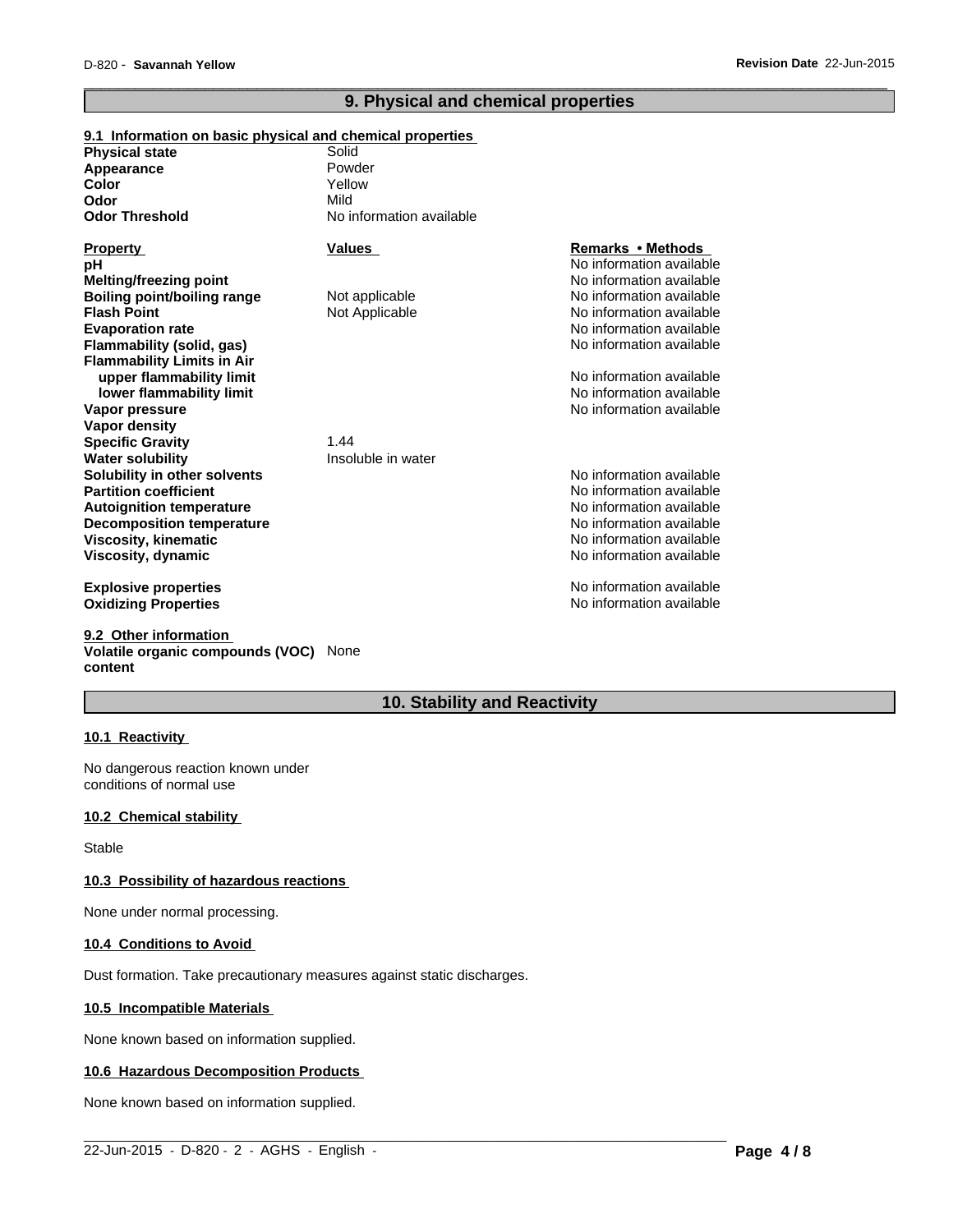### **11. Toxicological information**

 $\_$  ,  $\_$  ,  $\_$  ,  $\_$  ,  $\_$  ,  $\_$  ,  $\_$  ,  $\_$  ,  $\_$  ,  $\_$  ,  $\_$  ,  $\_$  ,  $\_$  ,  $\_$  ,  $\_$  ,  $\_$  ,  $\_$  ,  $\_$  ,  $\_$  ,  $\_$  ,  $\_$  ,  $\_$  ,  $\_$  ,  $\_$  ,  $\_$  ,  $\_$  ,  $\_$  ,  $\_$  ,  $\_$  ,  $\_$  ,  $\_$  ,  $\_$  ,  $\_$  ,  $\_$  ,  $\_$  ,  $\_$  ,  $\_$  ,

 $\overline{\phantom{a}}$  ,  $\overline{\phantom{a}}$  ,  $\overline{\phantom{a}}$  ,  $\overline{\phantom{a}}$  ,  $\overline{\phantom{a}}$  ,  $\overline{\phantom{a}}$  ,  $\overline{\phantom{a}}$  ,  $\overline{\phantom{a}}$  ,  $\overline{\phantom{a}}$  ,  $\overline{\phantom{a}}$  ,  $\overline{\phantom{a}}$  ,  $\overline{\phantom{a}}$  ,  $\overline{\phantom{a}}$  ,  $\overline{\phantom{a}}$  ,  $\overline{\phantom{a}}$  ,  $\overline{\phantom{a}}$ 

#### **11.1 Acute toxicity**

#### **Numerical measures of toxicity: Product Information**

**Unknown Acute Toxicity** 100% of the mixture consists of ingredient(s) of unknown toxicity

**Numerical measures of toxicity: Component Information**

**11.2 Information on toxicological effects** 

#### **Skin corrosion/irritation**

Product Information • Not a dermal irritant Component Information • No information available

### **Eye damage/irritation**

Product Information • May cause eye irritation. Component Information • No information available

#### **Respiratory or skin sensitization**

Product Information  $\overline{\cdot}$  No information available Component Information • No information available

#### **Germ Cell Mutagenicity**

Product Information • No information available Component Information • No information available

#### **Carcinogenicity**

Product Information • Contains no ingredient listed as a carcinogen Component Information •

#### **Reproductive toxicity**

Product Information • No information available Component Information  $\cdot$  No information available

#### **STOT - single exposure** No information available

#### **STOT - repeated exposure**

• No known effect

#### **Other adverse effects**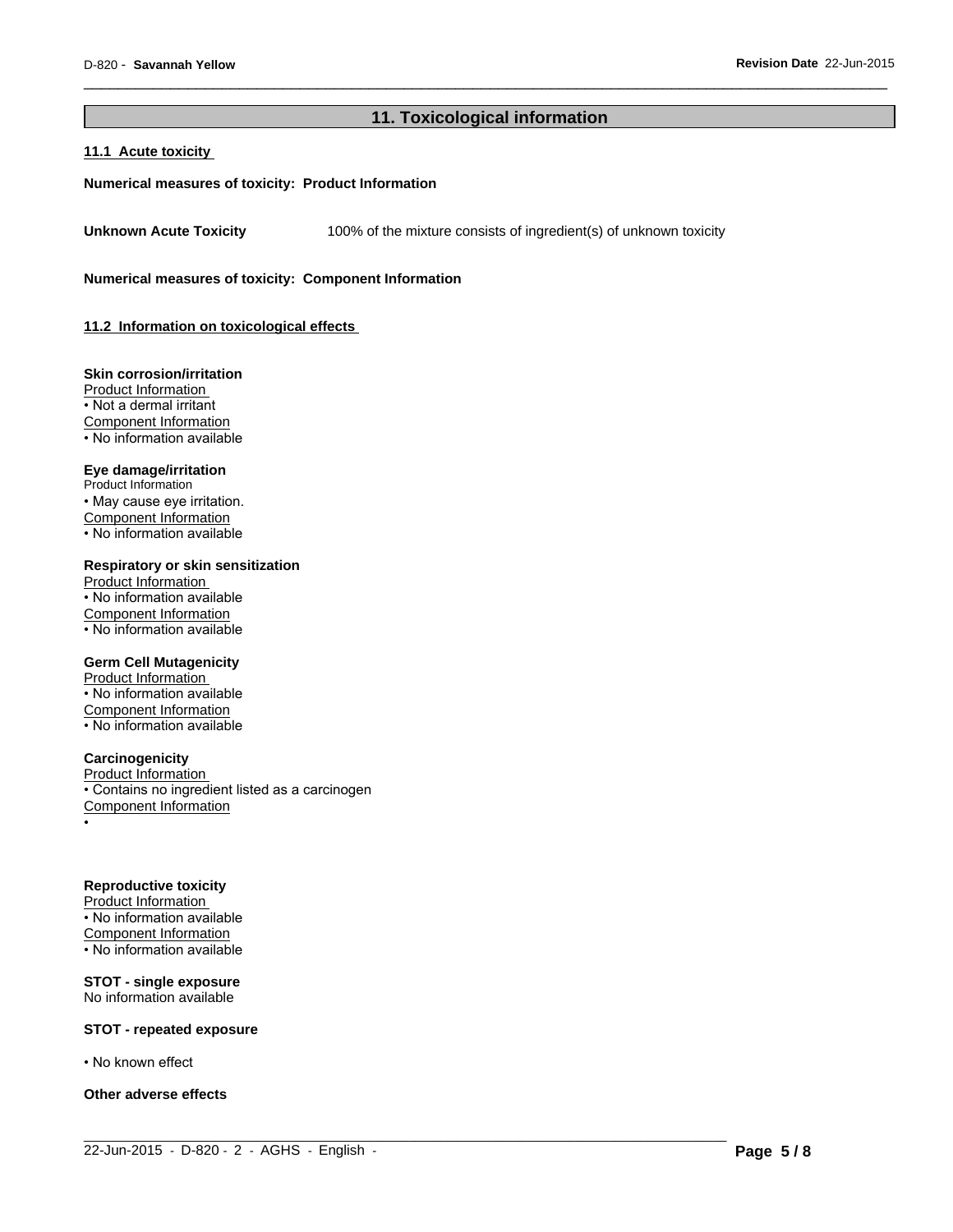Target Organs • No information available Product Information • No information available Component Information • No information available

#### **Aspiration hazard**

Product Information • No information available Component Information • No information available

### **12. Ecological information**

 $\overline{\phantom{a}}$  ,  $\overline{\phantom{a}}$  ,  $\overline{\phantom{a}}$  ,  $\overline{\phantom{a}}$  ,  $\overline{\phantom{a}}$  ,  $\overline{\phantom{a}}$  ,  $\overline{\phantom{a}}$  ,  $\overline{\phantom{a}}$  ,  $\overline{\phantom{a}}$  ,  $\overline{\phantom{a}}$  ,  $\overline{\phantom{a}}$  ,  $\overline{\phantom{a}}$  ,  $\overline{\phantom{a}}$  ,  $\overline{\phantom{a}}$  ,  $\overline{\phantom{a}}$  ,  $\overline{\phantom{a}}$ 

#### **12.1 Toxicity**

**Ecotoxicity No information available** 

100 % of the mixture consists of components(s) of unknown hazards to the aquatic environment

#### **Ecotoxicity effects**

#### **12.2 Persistence and degradability**

No information available.

#### **12.3 Bioaccumulative potential**

Discharge into the environment must be avoided

#### **12.4 Mobility in soil**

No information available.

### **12.5 Other adverse effects**

No information available

### **13. Disposal Considerations**

#### **13.1 Waste Disposal Guidance**

Dispose of in accordance with federal, state, and local regulations.

### **14. Transport Information**

| <u>DOT</u>  | Not regulated |
|-------------|---------------|
| <b>MEX</b>  | Not regulated |
| <b>IMDG</b> | Not regulated |
| <b>IATA</b> | Not regulated |

### **15. Regulatory information**

 $\_$  ,  $\_$  ,  $\_$  ,  $\_$  ,  $\_$  ,  $\_$  ,  $\_$  ,  $\_$  ,  $\_$  ,  $\_$  ,  $\_$  ,  $\_$  ,  $\_$  ,  $\_$  ,  $\_$  ,  $\_$  ,  $\_$  ,  $\_$  ,  $\_$  ,  $\_$  ,  $\_$  ,  $\_$  ,  $\_$  ,  $\_$  ,  $\_$  ,  $\_$  ,  $\_$  ,  $\_$  ,  $\_$  ,  $\_$  ,  $\_$  ,  $\_$  ,  $\_$  ,  $\_$  ,  $\_$  ,  $\_$  ,  $\_$  ,

**15.1 International Inventories**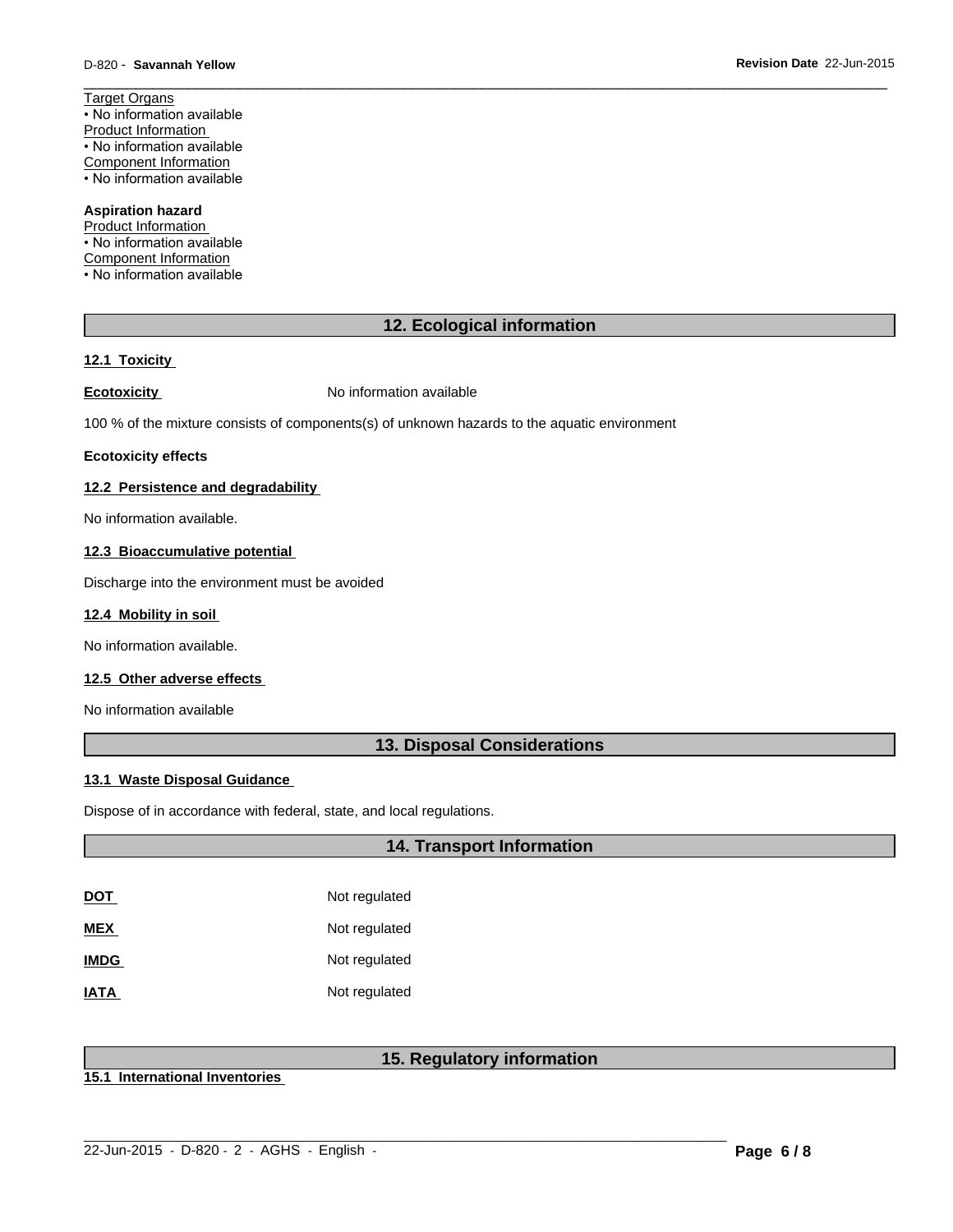| <b>TSCA</b>          | Complies |  |
|----------------------|----------|--|
| <b>DSL</b>           | Complies |  |
| <b>EINECS/ELINCS</b> | Complies |  |
| <b>ENCS</b>          | Complies |  |
| <b>IECSC</b>         | Complies |  |
| <b>KECL</b>          |          |  |
| <b>PICCS</b>         | Complies |  |
| <b>AICS</b>          | Complies |  |
| <b>NZIoC</b>         | -        |  |
|                      |          |  |

**TSCA** - United States Toxic Substances Control Act Section 8(b) Inventory

**DSL** - Canadian Domestic Substances List

**EINECS/ELINCS** - European Inventory of Existing Commercial Chemical Substances/EU List of Notified Chemical Substances

**PICCS** - Philippines Inventory of Chemicals and Chemical Substances

**ENCS** - Japan Existing and New Chemical Substances

**IECSC** - China Inventory of Existing Chemical Substances

**KECL** - Korean Existing and Evaluated Chemical Substances

**PICCS** - Philippines Inventory of Chemicals and Chemical Substances

**AICS** - Australian Inventory of Chemical Substances

**NZIoC** - New Zealand Inventory of Chemicals

#### **15.2 U.S. Federal Regulations**

#### **SARA 313**

Section 313 of Title III of the Superfund Amendments and Reauthorization Act of 1986 (SARA). This product does not contain any chemicals which are subject to the reporting requirements of the Act and Title 40 of the Code of Federal Regulations, Part 372.

#### **15.3 Pesticide Information**

Not applicable

#### **15.4 U.S. State Regulations**

| <u>NFPA</u>                                                                                                                                                                                                                                                                                                                                                                                                                                                                                                                                                                                                                                                                                                                        |                                                  |                                         |                                    |                                                                    |
|------------------------------------------------------------------------------------------------------------------------------------------------------------------------------------------------------------------------------------------------------------------------------------------------------------------------------------------------------------------------------------------------------------------------------------------------------------------------------------------------------------------------------------------------------------------------------------------------------------------------------------------------------------------------------------------------------------------------------------|--------------------------------------------------|-----------------------------------------|------------------------------------|--------------------------------------------------------------------|
|                                                                                                                                                                                                                                                                                                                                                                                                                                                                                                                                                                                                                                                                                                                                    | <b>Health Hazard -</b><br><b>Health Hazard 1</b> | Flammability -<br><b>Flammability 1</b> | Instability -<br>Physical Hazard 0 | <b>Physical and chemical</b><br>hazards -<br>Personal protection X |
| HMIS                                                                                                                                                                                                                                                                                                                                                                                                                                                                                                                                                                                                                                                                                                                               |                                                  |                                         |                                    |                                                                    |
| Legend:<br>ACGIH (American Conference of Governmental Industrial Hygienists)<br>Ceiling (C)<br>DOT (Department of Transportation)<br>EPA (Environmental Protection Agency)<br>IARC (International Agency for Research on Cancer)<br>International Air Transport Association (IATA)<br>International Maritime Dangerous Goods (IMDG)<br>NIOSH (National Institute for Occupational Safety and Health)<br>NTP (National Toxicology Program)<br>OSHA (Occupational Safety and Health Administration of the US Department of Labor)<br>PEL (Permissible Exposure Limit)<br><b>Reportable Quantity (RQ)</b><br>Skin designation (S*)<br>STEL (Short Term Exposure Limit)<br>TLV® (Threshold Limit Value)<br>TWA (time-weighted average) |                                                  |                                         |                                    |                                                                    |
| <b>Prepared By</b><br><b>Revision Date</b><br><b>Revision Note</b>                                                                                                                                                                                                                                                                                                                                                                                                                                                                                                                                                                                                                                                                 | DayGlo Color Corp.<br>22-Jun-2015                | Regulatory Affairs/Product Safety       |                                    |                                                                    |

 $\_$  ,  $\_$  ,  $\_$  ,  $\_$  ,  $\_$  ,  $\_$  ,  $\_$  ,  $\_$  ,  $\_$  ,  $\_$  ,  $\_$  ,  $\_$  ,  $\_$  ,  $\_$  ,  $\_$  ,  $\_$  ,  $\_$  ,  $\_$  ,  $\_$  ,  $\_$  ,  $\_$  ,  $\_$  ,  $\_$  ,  $\_$  ,  $\_$  ,  $\_$  ,  $\_$  ,  $\_$  ,  $\_$  ,  $\_$  ,  $\_$  ,  $\_$  ,  $\_$  ,  $\_$  ,  $\_$  ,  $\_$  ,  $\_$  ,

No information available